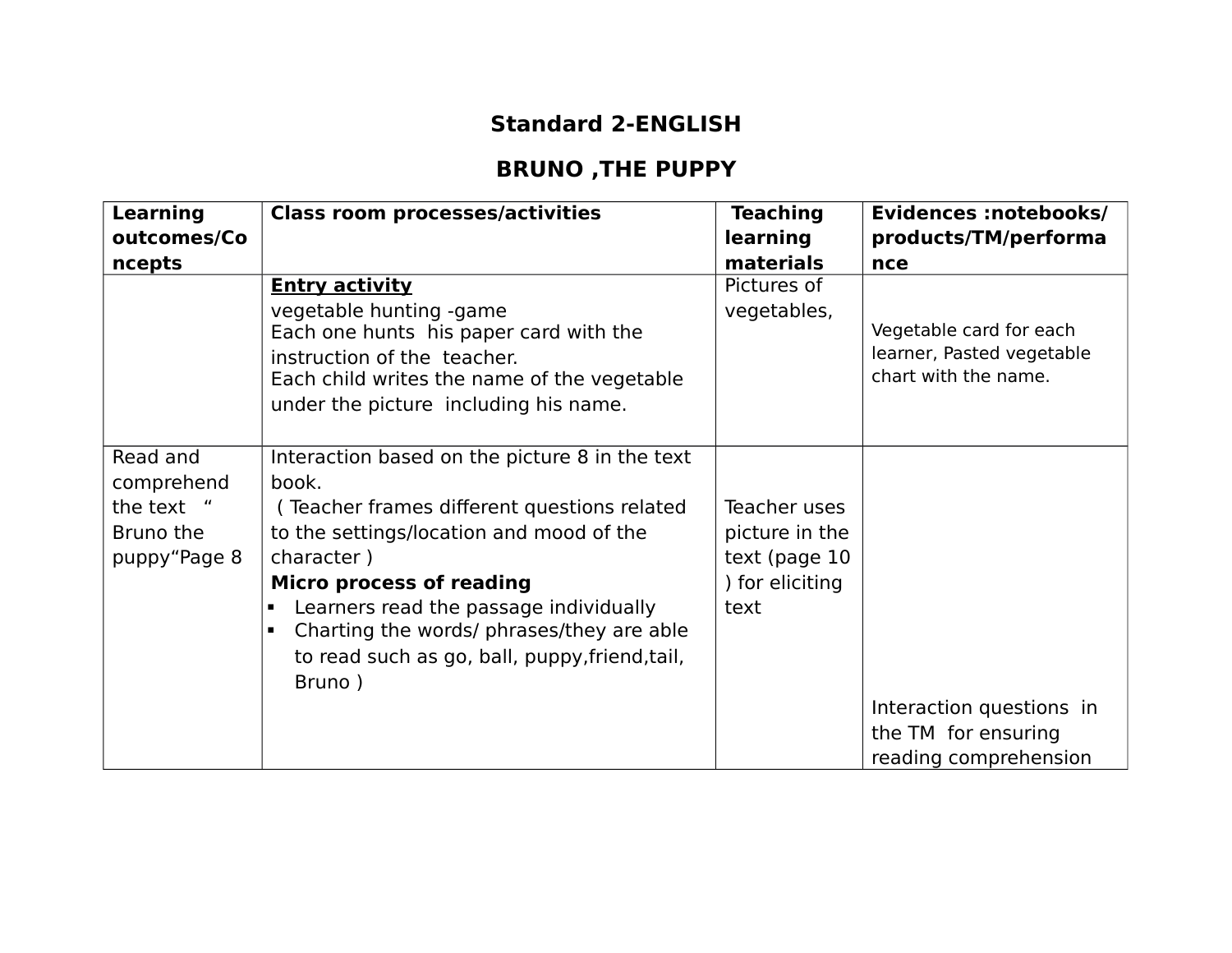|                | Let the learners read again to get more<br>$\blacksquare$  |              |                           |
|----------------|------------------------------------------------------------|--------------|---------------------------|
|                | ideas.                                                     |              |                           |
|                | • Teacher elicit ideas they have                           |              |                           |
|                | comprehended.                                              |              |                           |
|                | Learners sit in group to share the ideas.                  |              |                           |
|                | • Teacher interacts for eliciting the core ideas           |              |                           |
|                | of the passage.                                            |              |                           |
| $\blacksquare$ | Picture interaction.                                       |              |                           |
|                | Helping slow learners for eliciting core<br>$\blacksquare$ |              |                           |
|                | ideas.                                                     |              |                           |
|                | 1. Bruno, go and fetch the ball.                           |              |                           |
|                | 2. He came back with the ball                              |              |                           |
|                | 3. He wagged his tail                                      |              | All learners can read the |
|                | 4. 'Well done Bruno ! You are my best                      |              | core text.                |
|                | friend.                                                    |              |                           |
|                | 5. Sachin hugged Bruno.                                    |              |                           |
|                | Teacher frame interaction questions to                     |              |                           |
|                | ensure reading                                             |              |                           |
|                | Group presents the ideas they shared.<br>$\blacksquare$ .  |              |                           |
|                | • Teacher's loud reading with proper                       |              | Children will be able to  |
|                | pronunciation, voice modulation, pause and                 | Word cards   | read and comprehend the   |
|                | rhythm                                                     | /sentence    | text.                     |
|                | Preparing Sentence card/ word card game                    | cards pasted | Flow chart showing        |
|                | to strengthen the reading and writing                      | by children  | 'Where is Bruno?          |
|                | <b>Flow chart</b>                                          |              |                           |
|                | Teacher can elicit "Where is Bruno?"<br>п.                 |              |                           |
|                | for each instance and prepare flow                         |              |                           |
|                | chart.                                                     |              |                           |
|                |                                                            |              |                           |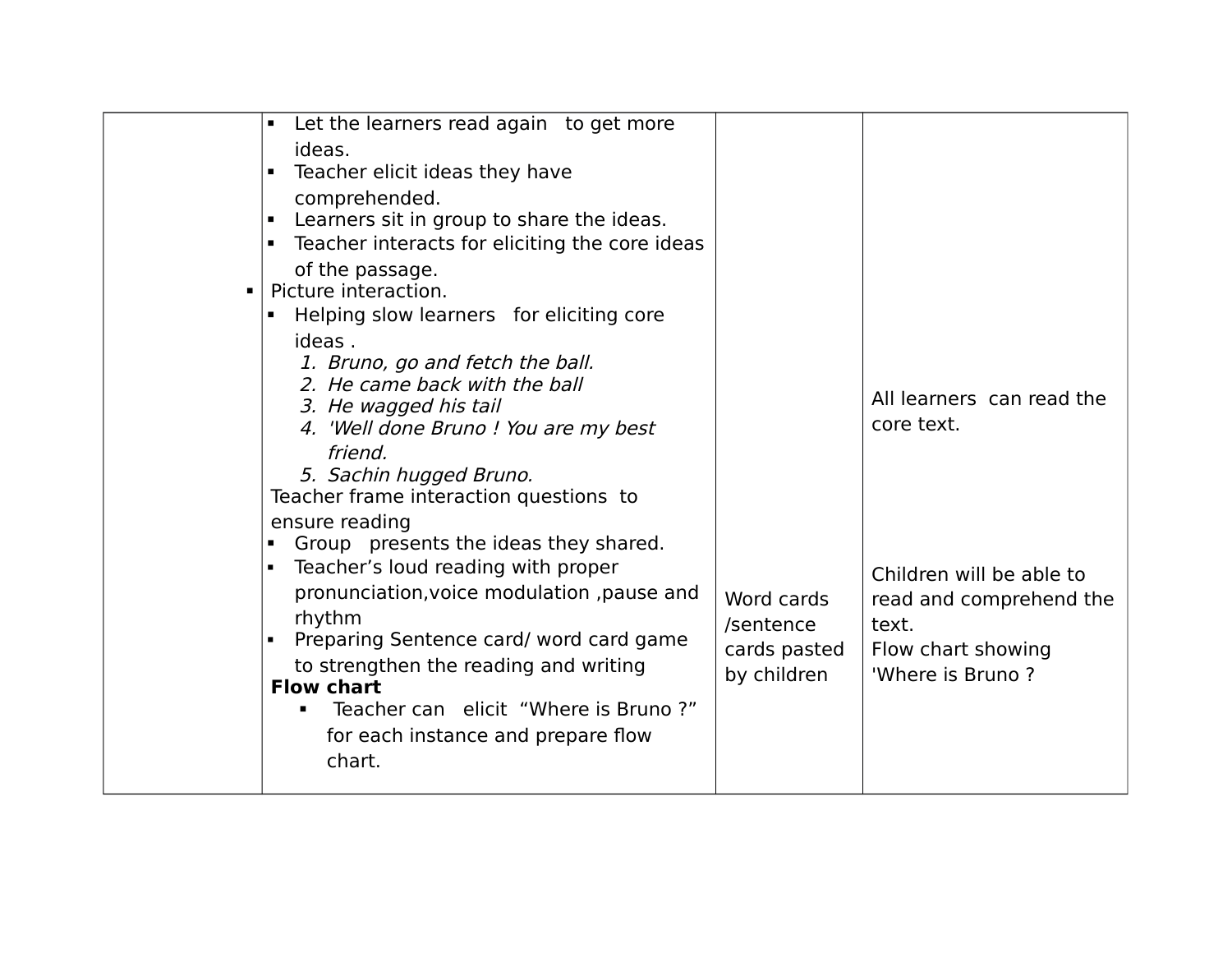| Read and<br>comprehend<br>the text "Page<br>9" | Teacher follow the micro process of reading<br>Individual reading<br>Ξ<br>Group reading<br>п<br>Discussion based on the interaction of<br>п<br>the teacher.<br>Teacher loud reading<br>п<br>Learners loud reading<br>П |                |                         |
|------------------------------------------------|------------------------------------------------------------------------------------------------------------------------------------------------------------------------------------------------------------------------|----------------|-------------------------|
| Add two or                                     | Introduce Activity -5                                                                                                                                                                                                  |                |                         |
| three                                          | After completing page 9, Teacher can elicit the                                                                                                                                                                        |                | Individual products     |
| exchanges to                                   | possible dialogue between Sachin and Father                                                                                                                                                                            | <b>Teacher</b> | Group refined products  |
| the given                                      | Individual attempt                                                                                                                                                                                                     | version        | Edited products         |
| conversation                                   | group sharing and refinement                                                                                                                                                                                           |                | Big book                |
|                                                | Presentation of group products                                                                                                                                                                                         |                |                         |
|                                                | <b>Teacher version</b>                                                                                                                                                                                                 |                | Flow chart showing      |
|                                                | Editing                                                                                                                                                                                                                |                | 'Where is Bruno?        |
|                                                | Role play                                                                                                                                                                                                              |                |                         |
| Read and                                       | Individual reading of the text.<br>$\bullet$                                                                                                                                                                           |                | Individual conversation |
| comprehend                                     | Develop a conversation between Sachin<br>$\bullet$                                                                                                                                                                     |                | Group product.          |
| the text "Page                                 | and woman by interacting with learners.                                                                                                                                                                                |                |                         |
| 10"                                            | Each group present a role play.<br>$\bullet$                                                                                                                                                                           |                |                         |
| Read and                                       | Interaction for preparing concept map<br>$\bullet$                                                                                                                                                                     |                | Concept map of park     |
| comprehend                                     | of park.                                                                                                                                                                                                               |                | Flow chart showing      |
| the text "Page                                 | Oral description based on the concept                                                                                                                                                                                  |                | 'Where is Bruno ?" by   |
| 11"                                            | map.<br><b>Expanding flow chart</b><br>$\bullet$                                                                                                                                                                       |                | adding road             |
| Read and                                       | Microprocessing of reading<br>$\bullet$                                                                                                                                                                                |                | Flow chart showing      |
| comprehend                                     | Role playing of the dialogue<br>$\bullet$                                                                                                                                                                              |                | 'Where is Bruno ?" by   |
| the text "Page                                 |                                                                                                                                                                                                                        |                | adding park.            |
| 12"                                            |                                                                                                                                                                                                                        |                |                         |
| Read and                                       | Interaction leading to get the type of<br>$\bullet$                                                                                                                                                                    |                | Elicited balloons on a  |
|                                                |                                                                                                                                                                                                                        |                |                         |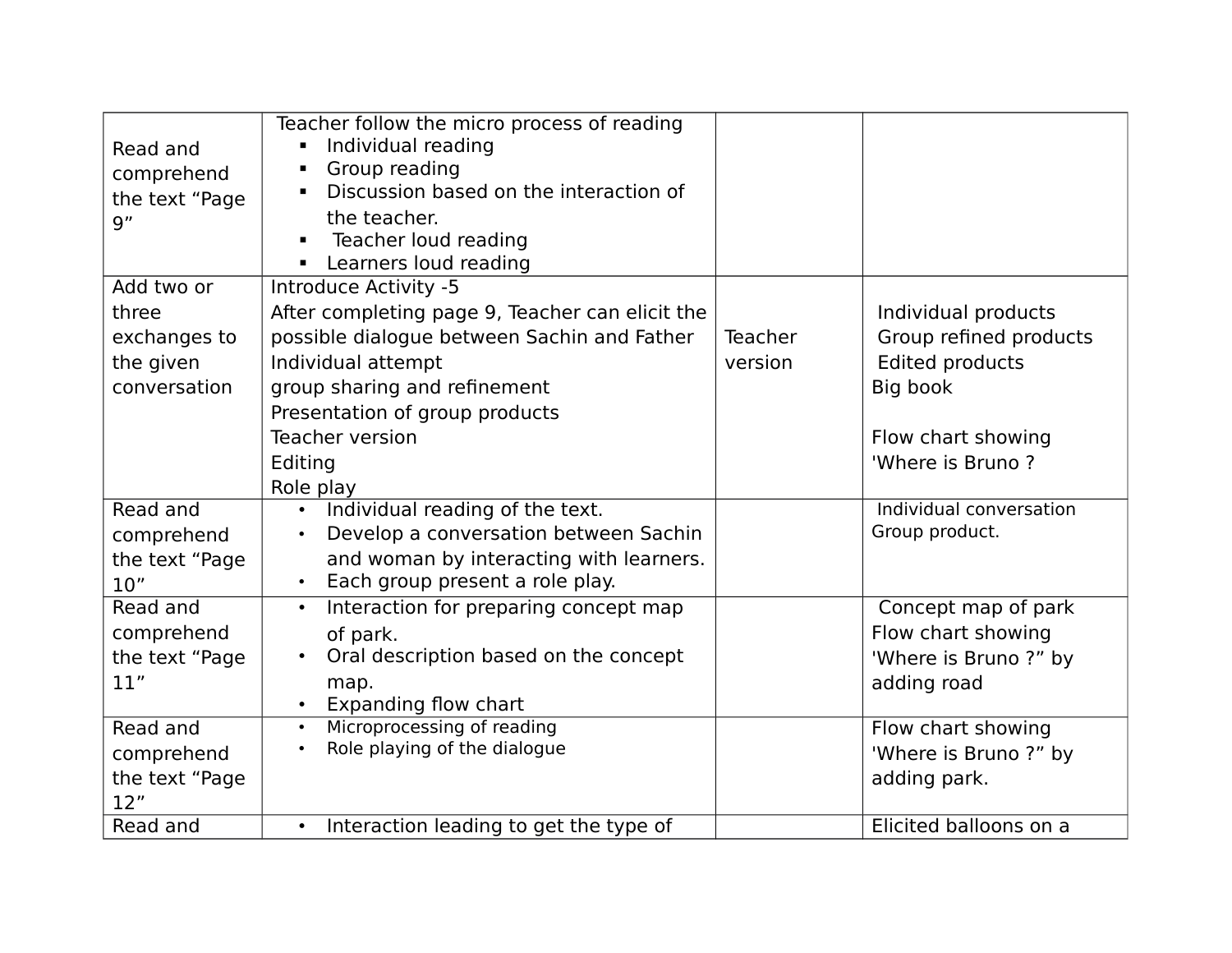| comprehend<br>the text "Page<br>13"                                                                                                         | balloons they had seen.<br>Picture interaction using the picture<br>$\bullet$<br>page 13                                                                                                                                                                                                                                                                                                                                      |                          | chart.                                                                                                                                                                                             |
|---------------------------------------------------------------------------------------------------------------------------------------------|-------------------------------------------------------------------------------------------------------------------------------------------------------------------------------------------------------------------------------------------------------------------------------------------------------------------------------------------------------------------------------------------------------------------------------|--------------------------|----------------------------------------------------------------------------------------------------------------------------------------------------------------------------------------------------|
| Read and<br>comprehend<br>the text "Page<br>14"<br>Follow<br><i>instructions</i><br>and engage in<br>theater games<br>and language<br>games | processing of reading activities<br>$\bullet$<br>Performance of role play in group.<br>$\bullet$<br>Concept map of vegetable shop<br>$\bullet$<br>Vegetable songs using CD/mobile-sing<br>$\bullet$<br>together<br>Drawing circles written the name of<br>$\bullet$<br>vegetable the floor.<br>Children are reading and jumping to<br>$\bullet$<br>the instructed circle.<br>Introduce Activity -7in TB page 25.<br>$\bullet$ |                          | Flow chart showing the<br>present location 'street'<br>Interaction for the game<br>A description about a<br>vegetable they like.<br>Flow chart showing the<br>present location<br>'vegetable shop' |
| Read and<br>comprehend<br>the text 16                                                                                                       | Processing of the text for reading<br>$\bullet$<br>Dialogue cards are distributed to the<br>$\bullet$<br>students. Let them find out the dialogue<br>from the text as well as the speaker.<br>Write the dialogue in the notebook.<br>$\bullet$                                                                                                                                                                                | <b>Dialogue</b><br>cards | Children using Dialogue<br>cards in the class.<br>Written dialogues in the<br>notebook                                                                                                             |
| Read and<br>comprehend<br>the text 17                                                                                                       | Children read the text by themselves<br>$\bullet$<br>and predict the events<br>Learners read out the sentences from<br>$\bullet$<br>the text for each interaction.                                                                                                                                                                                                                                                            |                          | Flow chart showing the<br>present location 'Home'                                                                                                                                                  |
| Write thoughts<br>related to the<br>context                                                                                                 | Introduce Activity-6<br>$\bullet$<br>Teacher interacts and elicit idea to give<br>$\bullet$<br>input.<br>Individual writing (one/two sentences)<br>Group sharing (presenting the individual<br>product in group)                                                                                                                                                                                                              |                          |                                                                                                                                                                                                    |